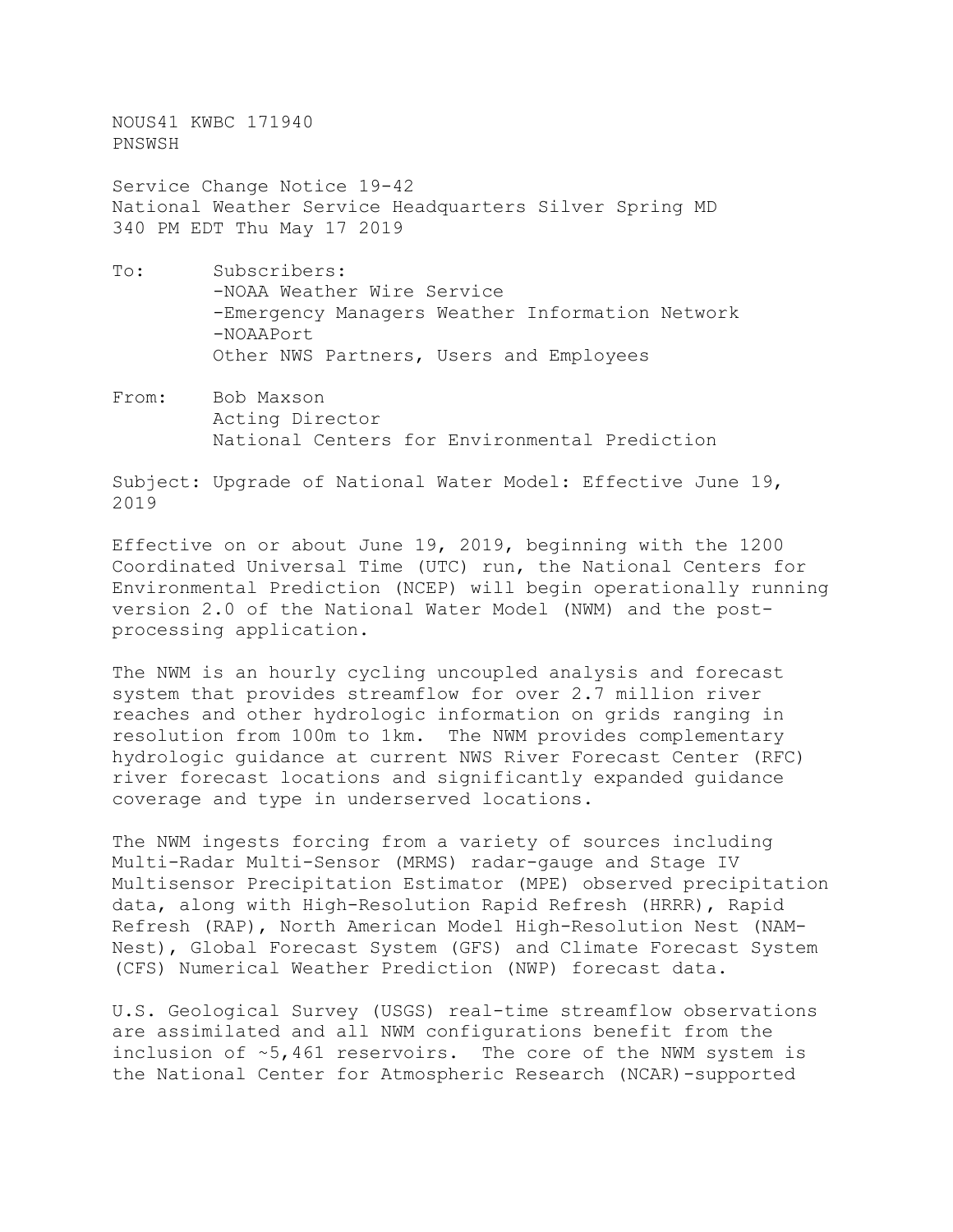community Weather Research and Forecasting (WRF)-Hydro hydrologic model.

WRF-Hydro is configured to use the Noah Multi-Parameterization (Noah-MP) Land Surface Model (LSM) to simulate land surface processes. Separate water routing modules perform diffusive wave surface routing and saturated subsurface flow routing on a higher-resolution grid, and Muskingum-Cunge channel routing down NHDPlusV2 stream reaches. River analyses and forecasts are provided across a domain encompassing the continental US (CONUS), Hawaii and additional hydrologically-contributing areas. Land surface output is available on a larger CONUS+ domain that extends beyond the contiguous U.S. (CONUS) into Canada and Mexico (roughly from latitude 19N to 58N) and covers Hawaii as well. In addition, NWM forcing datasets are provided on this domain at a resolution of 1km.

The NWM post-processing application ingests NWM raw channel, land forecast and forcing files and then creates subset data files and derived variables for the RFCs. The subsetting of data is intended to reduce system and network resource usage in obtaining NWM critical data of interest.

(A) List of Enhancements in the Model Version 2.0

 -Addition of an Extended Analysis configuration (daily 28-hour look-back using RFC-based MPE precipitation from NCEP Stage IV dataset)

 -Addition of Hawaii to NWM domain (including 3-hour Analysis and 60-hour Short-Range forecast--both forced by the NAM-Nest NWP model)

 -Addition of a separate Long-Range Analysis configuration to initialize the Long Range forecast

 -Addition of a Medium-Range ensemble forecast configuration (seven members, four times per day) (mem1=uses current GFS to 10 days, mem2-7=use time lagged GFS out to 8.5 days)

-Use of 13km GFS forcing (versus 0.25 degree in NWM V1.2)

 -Improved downscaling of GFS and CFS forcing via RFC Mountain Mapper-based approach

 -Improved physics (out-of-bank parameterization via compound channel, improved snow physics)

-Improved and expanded calibration of hydrologic parameters

-Corrections to stream connectivity

-Improved code modularity

 -Refined land surface and hydrologic parameters by expanding calibration from ~1,100 to ~1,400 calibration basins and improving parameter regionalization process.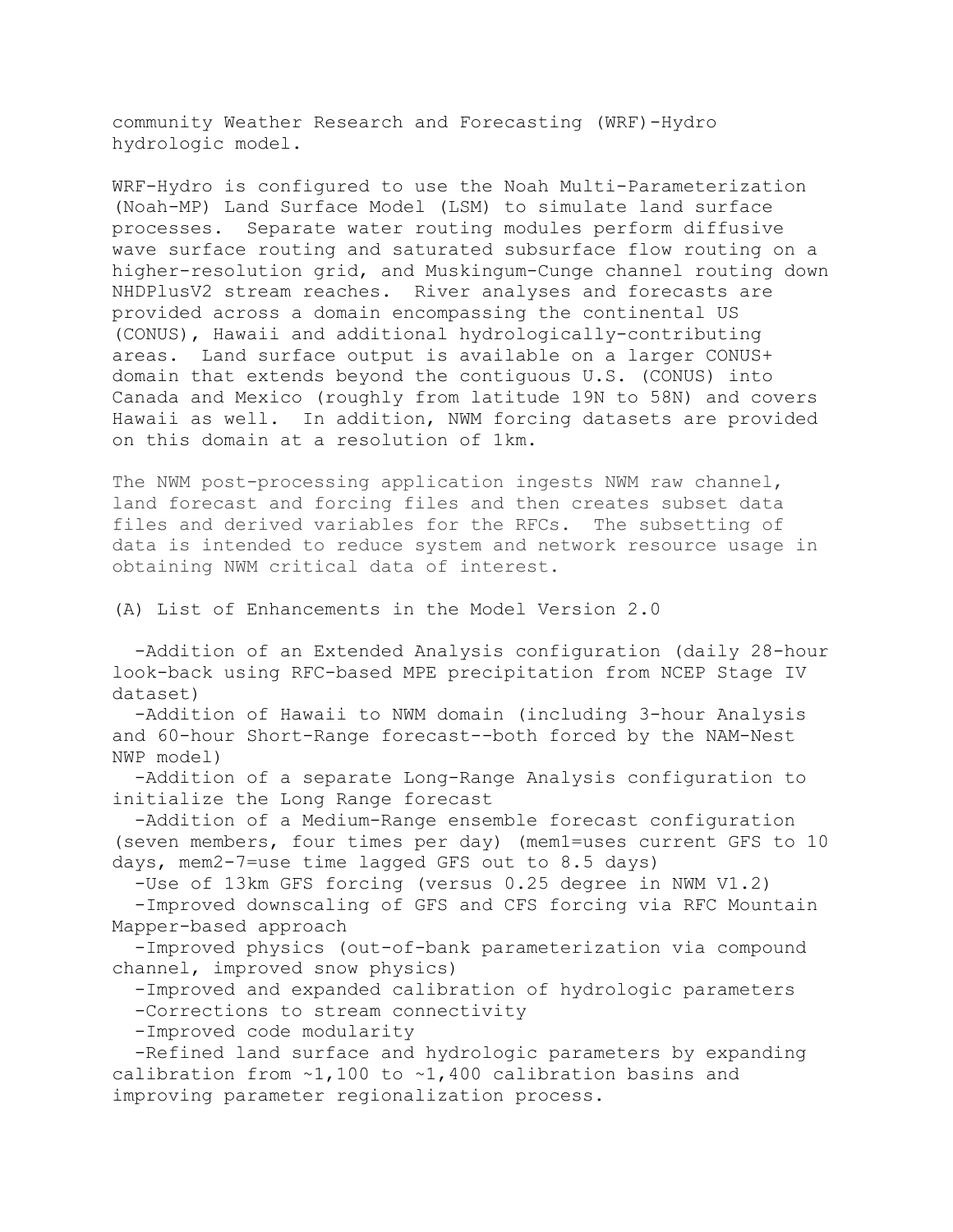-Various hydrofabric improvements including:

-Fixes to 37 stream breaks

-Addition of 13,637 new flowlines (Hawaii stream reaches)

 -Addition of outside the CONUS (OCONUS) basins in the Hawaii domain (16,625 km2)

 -Addition of 58 USGS stream gauges into assimilation routine (Hawaii domain)

-Addition of 3,955 CONUS reservoirs (now totaling 5,461)

-Addition of 10 new reservoirs in the Hawaii domain.

 -Inclusion of a new elevation base that is harmonized with the NHDPlus channel network

(B) Model Output Changes

Data is available on the NCEP web services here: <https://nomads.ncep.noaa.gov/pub/data/nccf/com/nwm> <ftp://ftpprd.ncep.noaa.gov/pub/data/nccf/com/nwm> <https://ftp.ncep.noaa.gov/data/nccf/com/nwm>

 1) New variable, "time", with attributes of "valid\_min" and "valid\_max" added to all model output and forcing files

 2) GDAL-style "crs" variable that provides information on the Coordinate Reference Systems added to non-forcing files, replacing ProjectionCoordinateSystem variable.

 3) T2D variable: missing and fill value changed from -999900 to -1009900 in Analysis forcing files

 4) Q2D variable: long name changed to "2-m Specific Humidity, dimensionless ratio of the mass of water vapor (kg) to the total mass of the system (kg)"

 5) SNOWH variable: missing and fill value changed from - 9999000 to -99990000 in Analysis and Assimilation land output files

 6) zwattablrt: valid range 0,100 changed to 0,1000 in Analysis and Assimilation terrain output files

 7) UGDRNOFF: valid range changed from -500, 3000000 to -10000, 10000000 in Long-Range land output files

8) ACSNOM:

a) fill and missing value changed from -99990 to -999900

b) scale factor changed from 0.1f to 0.01f

c) valid range changed from  $0, 1000000$  to  $0, 10000000$  in Medium-Range and Long-Range land output files<br>9) ACCET: valid range changed from

ACCET: valid range changed from  $-100000$ , 1000000 to -100000, 100000000 in Long-Range land output files

 10) SOILSAT and SOILSAT\_TOP units changed from "fraction" to "1" in Long-Range land output files

 11) Removed nv=2 dimension from Analysis and Assimilation, Short-Range and Medium-Range forcing files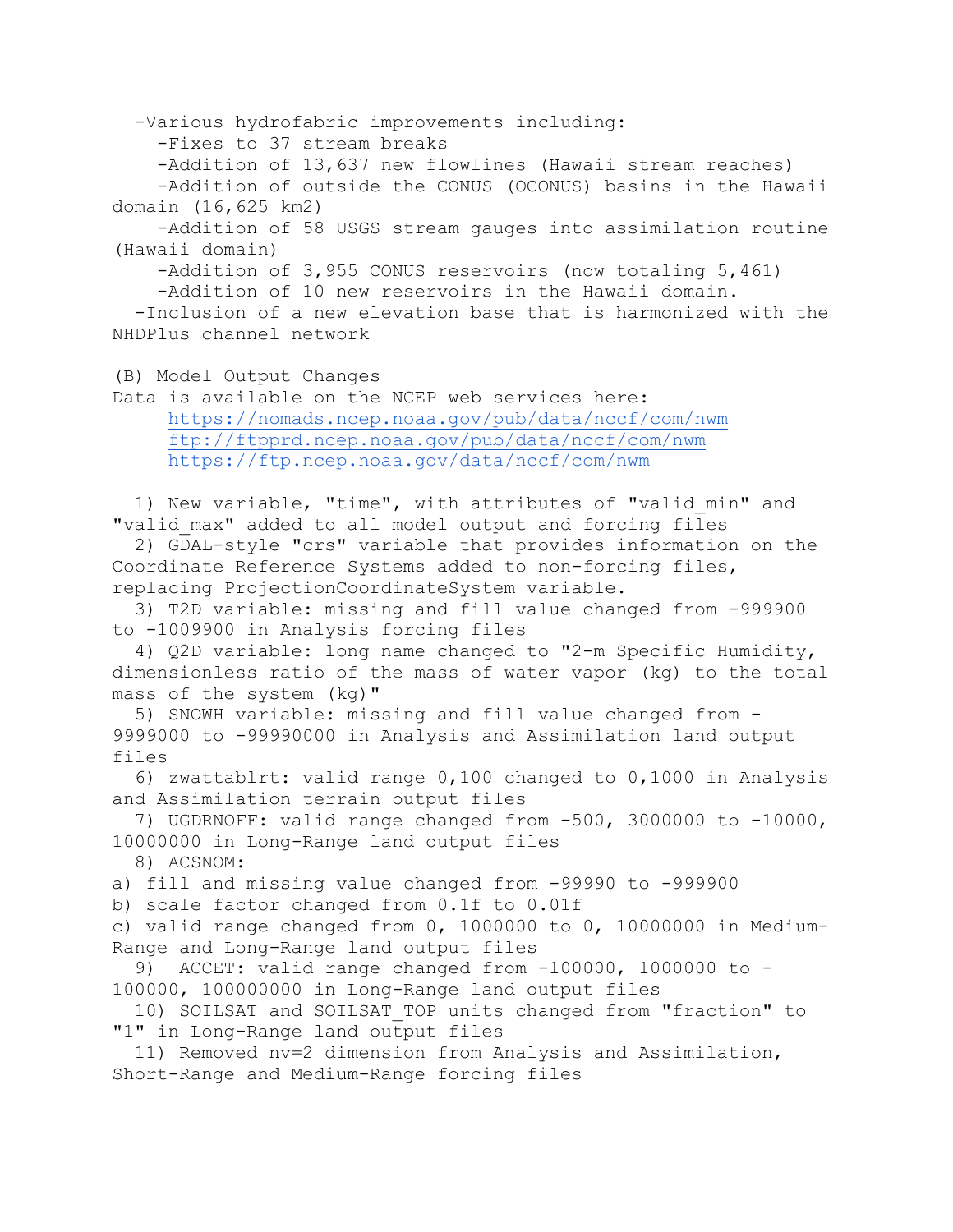12) T2D variable: missing and fill values changed from -999900 to -1009900 in Medium-Range forcing files

 13) UGDRNOFF, ACCECAN, ACCEDIR, ACCETRAN variables: valid range change from -500, 3000000 to -10000, 10000000 in Medium-Range land output files

 14) TRAD variable: valid range change from -10000, 10000 to 0, 4000 in Medium-Range land output files

 15) SNLIQ valid range change from -50, 300000 to 0, 10000000, fill and missing values changed from -99990 to -999900, scale factor change from 0.1f to 0.01f in Medium-Range land output files

 16) SNOWH valid range change from 0, 99999992 to 0, 1000000, fill and missing values changed from -9999000 to -99990000, scale factor changed for 0.001f to 0.0001f in Medium-Range land output files

 17) ISNOW valid range changed from -10, 10 to 0, 10 in Medium-Range land output files

 18) ACSNOM missing and fill values changed from -99990 to - 999900, scale factor changed from 0.1f to 0.01f, valid range changed from 0, 1000000 to 0, 10000000 in Medium-Range land files

 19) ACCET valid range changed from -100000, 1000000 to - 100000, 100000000 in Medium-Range land files

 20) SOILICE and SOILSAT\_TOP units changed from "fraction" to "1" in Medium-Range land files

 21) zwattablrt: valid range 0,100 changed to 0,1000 in Medium-Range terrain files

 22) T2D variable: missing and fill values changed from -999900 to -1009900 in Short-Range forcing files

23) SOILSAT TOP units changed from "fraction" to "1" in Short-Range land files

 24) ACCET valid range changed from -100000, 1000000 to - 100000, 100000000 in Short-Range land files

 25) SNOWH valid range change from 0, 99999992 to 0, 1000000, fill and missing values changed from -9999000 to -99990000, scale factor changed for 0.001f to 0.0001f in Short-Range land files

 26) zwattablrt: valid range 0,100 changed to 0,1000 in Short-Range terrain files

 27) New variables are added to the preexisting Analysis, and new Extended and Long-Range Analysis and Assimilation configurations:

- "SNLIQ" is snow layer liquid water (units: mm)

- "ISNOW" is number of snow layers (units: count)

- "SOIL M" is volumetric soil moisture (units: m3 m-3)

 - "SOILICE" is fraction of soil moisture that is ice (units: 1)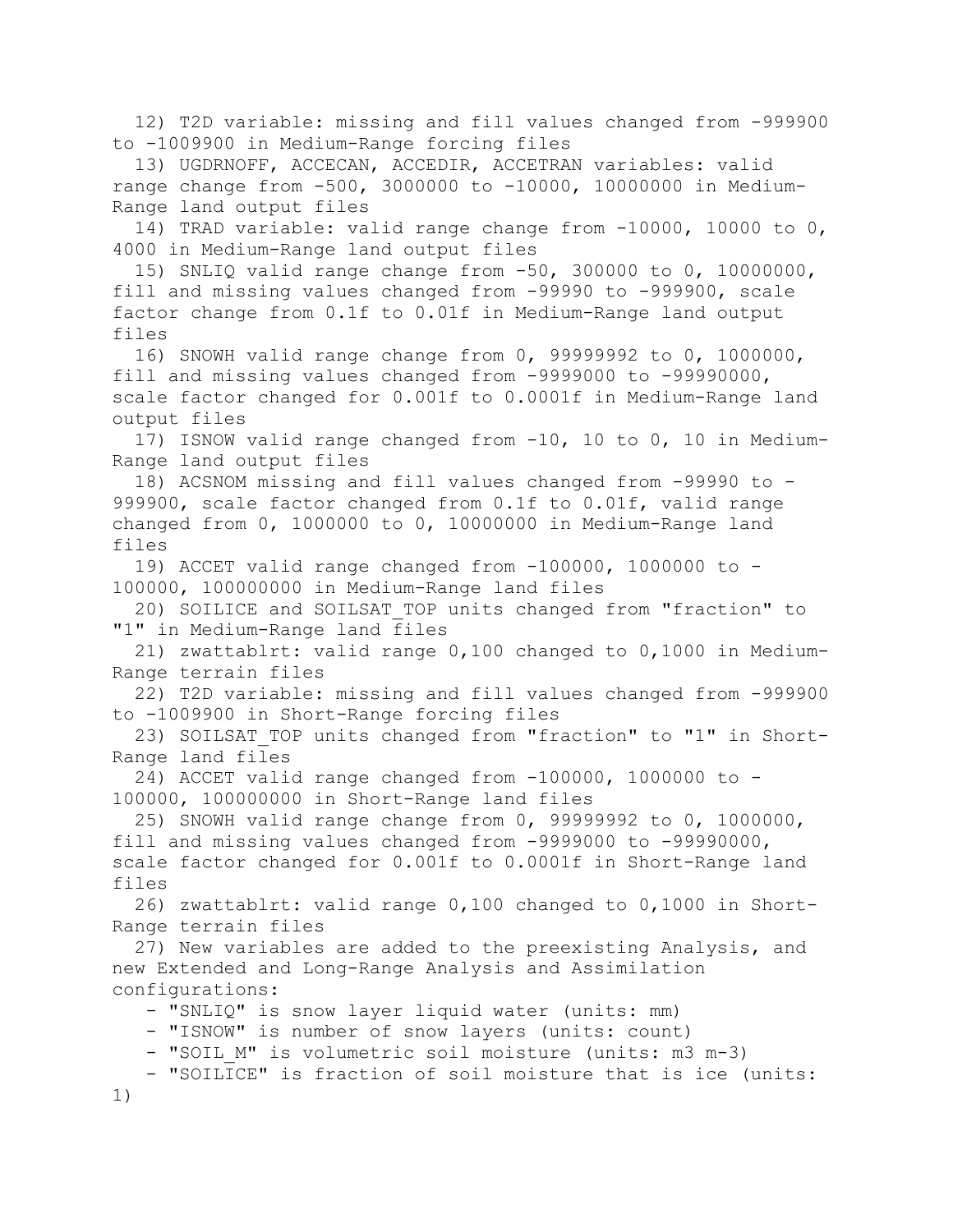- "SOIL T" soil temperature (units: K) 28) qSfcLatRunoff and qBucket: fill value and missing value changed from -9999000 to -999900000, units changed from m3 to m3 s-1, scale factor changed from 0.001f to 1.e-05f, valid range changed from 0, 499999968 to 0, 2000000000 in Analysis and Assimilation and Short Range channel files 29) SFCRNOFF: valid range changed from 0, 29999998 to 0, 100000000 in Long Range land files.

(C) Model Directory and Filename Changes on NCEP Web Services

-Medium range products are moved out of medium range/ and into medium range memM/ where M is member number 1-7.

 -Medium range filenames are changing to reflect the ensemble member that originated the data: nwm.tCCz.medium range.channel rt.fHHH.conus.nc -> nwm.tCCz.medium\_range.channel\_rt\_M.fHHH.conus.nc nwm.tCCz.medium range.land.fHHH.conus.nc -> nwm.tCCz.medium\_range.land\_M.fHHH.conus.nc nwm.tCCz.medium\_range.reservoir.fHHH.conus.nc -> nwm.tCCz.medium\_range.reservoir\_M.fHHH.conus.nc nwm.tCCz.medium range.terrain rt.fHHH.conus.nc -> nwm.tCCz.medium\_range.terrain\_rt\_M.fHHH.conus.nc Where CC is cycle, M is ensemble member, and HHH is forecast hour

```
 -New Hawaii Analysis and Hawaii Short-Range forecast products 
will go into their own directories:
    analysis_assim_hawaii/
      nwm.tCCz.analysis_assim.channel_rt.tm##.hawaii.nc
      nwm.tCCz.analysis_assim.land.tm00.hawaii.nc
      nwm.tCCz.analysis_assim.reservoir.tm##.hawaii.nc
      nwm.tCCz.analysis_assim.terrain_rt.tm##.hawaii.nc
      Where CC is cycle (00-23) and ## is 00-02
    forcing_analysis_assim_hawaii/
      nwm.tCCz.analysis_assim.forcing.tm##.hawaii.nc
      Where CC is cycle and ## is 00-02
   short range hawaii/
      nwm.tCCz.short_range.channel_rt.f###.hawaii.nc
      nwm.tCCz.short_range.land.f###.hawaii.nc
      nwm.tCCz.short_range.reservoir.f###.hawaii.nc
      nwm.tCCz.short_range.terrain_rt.f###.hawaii.nc
      Where CC is cycle (00, 06, 12, 18) and ## is 001-060
   forcing short range hawaii/
      nwm.tCCz.short_range.forcing.f###.hawaii.nc
     Where CC is cycle (00, 06, 12, 18) and ### is 001-060
```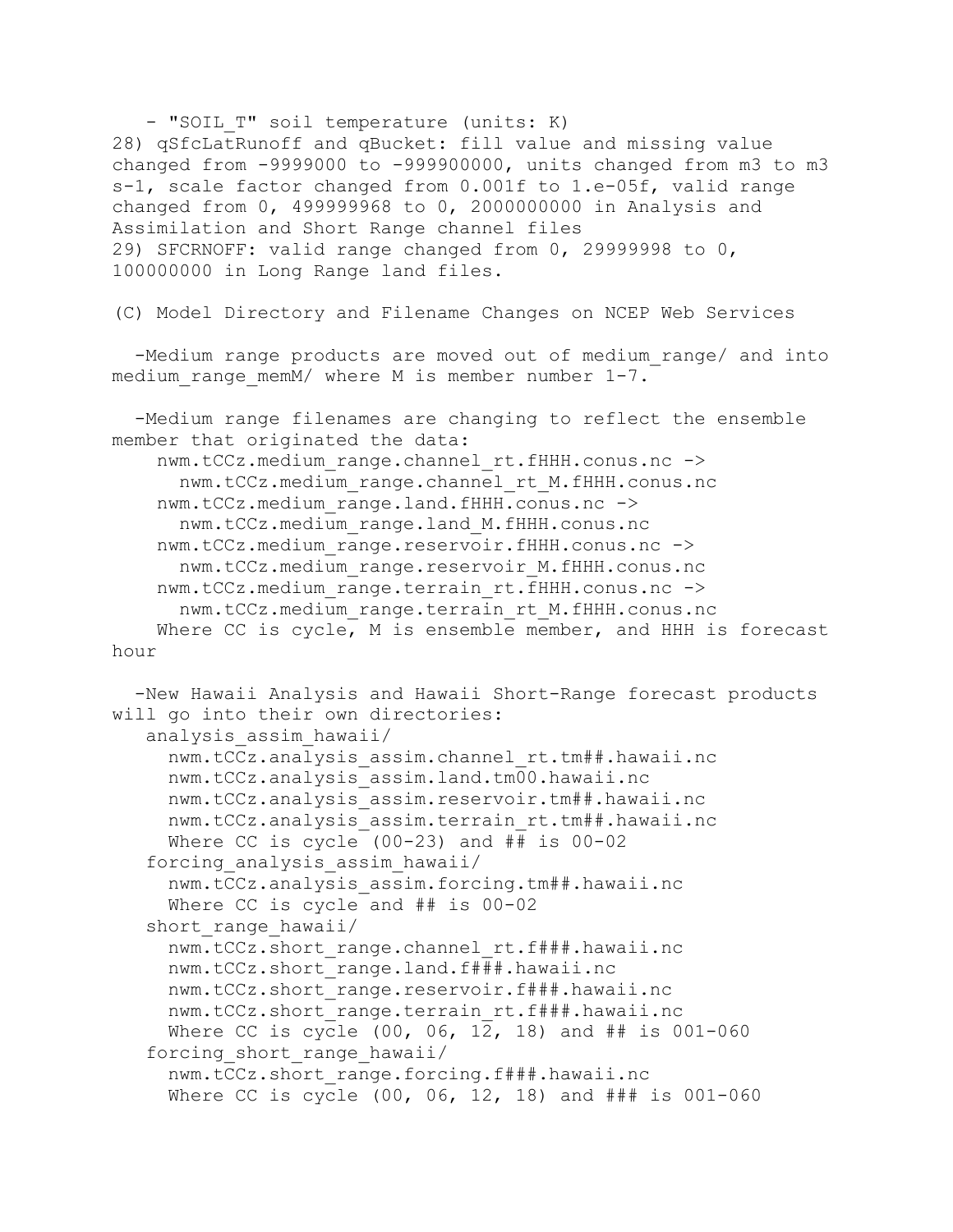-New CONUS Extended and Long-Range Analyses products will go into new directories:

analysis\_assim\_extend/

 nwm.tCCz.analysis\_assim\_extend.channel\_rt.tm##.conus.nc nwm.tCCz.analysis\_assim\_extend.land.tm##.conus.nc nwm.tCCz.analysis\_assim\_extend.reservoir.tm##.conus.nc nwm.tCCz.analysis\_assim\_extend.terrain\_rt.tm##.conus.nc Where CC is cycle (16) and ##is 00-27 forcing\_analysis\_assim\_extend/ nwm.tCCz.analysis\_assim\_extend.forcing.tm##.conus.nc Where CC is cycle (16) and ### is 00-27 analysis\_assim\_long/ nwm.tCCz.analysis\_assim\_long.channel\_rt.tm##.conus.nc nwm.tCCz.analysis\_assim\_long.land.tm##.conus.nc nwm.tCCz.analysis\_assim\_long.reservoir.tm##.conus.nc Where CC is cycle (00,06,12,18) and ## is 00-11

(D) Post-Processing Output Changes Data is available on NCEP Web Services here:

 [https://nomads.ncep.noaa.gov/pub/data/nccf/com/nwm/post](https://nomads.ncep.noaa.gov/pub/data/nccf/com/nwm/post-processed/)[processed/](https://nomads.ncep.noaa.gov/pub/data/nccf/com/nwm/post-processed/)

- New NWM 2.0 'crs' variable (Coordinate Reference System) replaces the Projection Coordination System variable in all netcdf data file output land files

- Bug fixed TEMPERATURE variable, intended unit conversion from Kelvin to Celsius was not working previously

- Changed title of static imagery generated from the NWM land forecast SOILSAT\_TOP variable to include "Soil Saturation" in place of "Soil Moisture"

- Medium-Range products now include an ensemble member identifier in the filename:

 nwm.tYYYYMMDDCCz.medium\_range.channel\_rt.GRID.nc -> nwm.tYYYYMMDDCCz.medium range.channel rt #.GRID.nc Where YYYYMMDDCC is year, month, day and cycle, where # is (1 or 2) ensemble member, and where GRID is the grid output area.

- New RFC output created for the Alaska-Pacific River Forecast Center (including Hawaii) on the NCEP Web Services here: ../nwm/post-processing/RFC/AP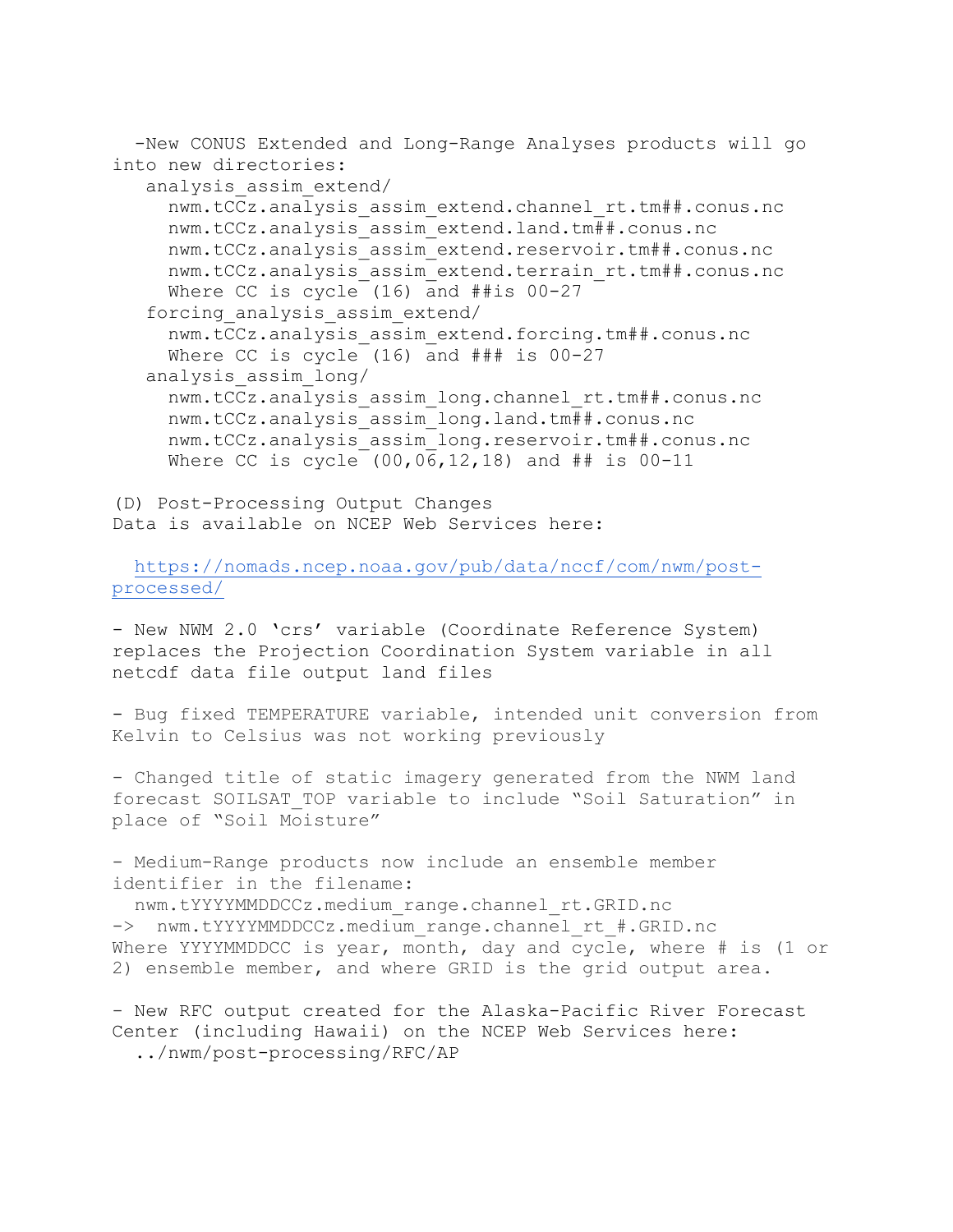End users are able to view the output via the interactive map and image viewer on the Office of Water Prediction (OWP) website:

<https://water.noaa.gov/about/nwm>

Additionally, the full set of raw NWM model output and a subset of the post-processing forcing files are available on NCEP web services.

Users should refer to the V1.2, V1.1 and V1.0 Service Change Notices (SCNs)/Technical Implementation Notices (TINs) for information on the other unchanged filename and directory structures:

[https://www.weather.gov/media/notification/tins/tin16-](https://www.weather.gov/media/notification/tins/tin16-30natl_water_model.pdf) [30natl\\_water\\_model.pdf](https://www.weather.gov/media/notification/tins/tin16-30natl_water_model.pdf) [https://www.weather.gov/media/notification/pdfs/scn17-](https://www.weather.gov/media/notification/pdfs/scn17-41natl_water_modelaaa.pdf) 41natl water modelaaa.pdf [https://www.weather.gov/media/notification/pdfs/scn18-](https://www.weather.gov/media/notification/pdfs/scn18-16national_water_model.pdf) 16national water model.pdf

As in V1.2, users will find that long-range products have enough of a lag time in creation that they may appear in the previous day's output directory. For example, long-range mem 1 products for the 18z cycle will not show up until the day after their initialization time. For this reason, users are encouraged to look back in the previous dated directory for long-range product availability.

Most NWM NetCDF output files are directly viewable using standard NetCDF visualization utilities. The exceptions are the point-type NWM channel output files containing streamflow and other variables. In particular, due to storage space limitations, the latitude and longitude of each point are stored outside of the file, but are available at:

[http://www.nohrsc.noaa.gov/pub/staff/keicher/NWM\\_live/web/data\\_t](http://www.nohrsc.noaa.gov/pub/staff/keicher/NWM_live/web/data_tools/NWM_nc_tools.tar.gz) [ools/NWM\\_nc\\_tools.tar.gz](http://www.nohrsc.noaa.gov/pub/staff/keicher/NWM_live/web/data_tools/NWM_nc_tools.tar.gz)

This archive contains an ESRI file geodatabase (gdb), which provides full geospatial information for all NWM stream reaches. The gdb file can easily be used with ESRI ArcGIS software, and other GIS software, to associate the correct geospatial data with NWM channel rt data by feature id. A full text description of the gdb contents and basic use instructions are available as a separate file in the archive.